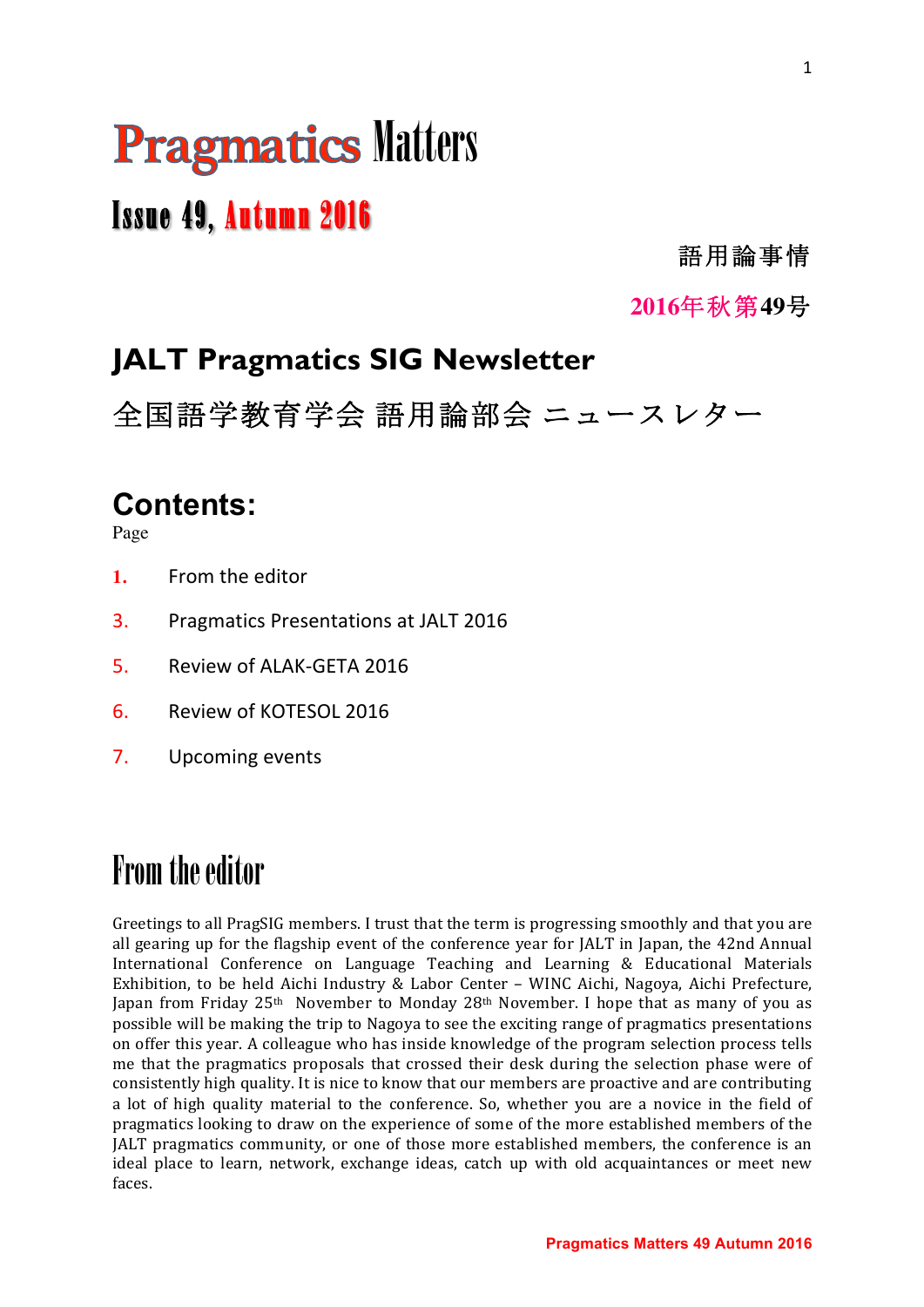For a quick at-a-glance guide the full program of pragmatics presentations is included below. Please be sure to have a look through and see what piques your interest. It is a varied program with something to please everyone. Please also note that the Pragmatics SIG annual general meeting will be held on the Sunday morning (November  $27<sup>th</sup>$ ) from 11:35 to 12:20 PM in room 1105, chaired by the indefatigable Donna Fujimoto. (The meeting is not too early so hopefully any residual effects of Saturday night's socializing in the hallowed halls of academia will have abated by then!) Come along to see the SIG in action and have your say on what goes on throughout the rest of the year. This is also an ideal opportunity for any members wishing to be more involved in the SIG to put themselves forward. It's these kinds of activities that really help the SIG work, and the entry on your CV is always a plus. Hopefully see you there.

As usual, if you have any contributions to the Newsletter, whether it be short papers, book or conference reviews, news of upcoming events or anything else that would be of interest to our membership please contact me at the address below.

In particular, I would like to request that if any members attend presentations at JALT national on the Monday to write a report of those sessions for inclusion here. I know that some members are forbidden by their institutions from canceling classes to attend conferences and that others have to leave the conference on Sunday evening for a variety of other reasons. (I myself have to be at work on Monday morning bright and early, so I will not be able to attend any of the Monday sessions.) So, if you do happen to attend any of the Monday sessions, please consider writing a report (as brief or a lengthy as you please) and let the rest of us know what we missed.

In September, Philip Riccobono attended and presented in Gwangju, South Korea at the ALAK-GETA Joint International Conference. He provides a review, including a pragmatics-based presentation, which utilized corpus linguistics.

Also in this edition we have a report of the recent KOTESOL conference in Seoul, South Korea by Neil Talbert. The editor was also present at the conference and found that the pragmatics themed sessions were very well attended, often with standing room only. There seemed to be a widespread awareness of the importance of pragmatic knowledge in the field of second language instruction, with attendees from China, Korea and Japan showing a lively interest in the issues raised by the talks and discussing in frank terms the deficit in pragmatic awareness that exist at the institutional level in many schools and universities in East Asia.

#### John Campbell-Larsen

If you have any submissions for the newsletter please contact the editor at the following address:

joncamlar@hotmail.com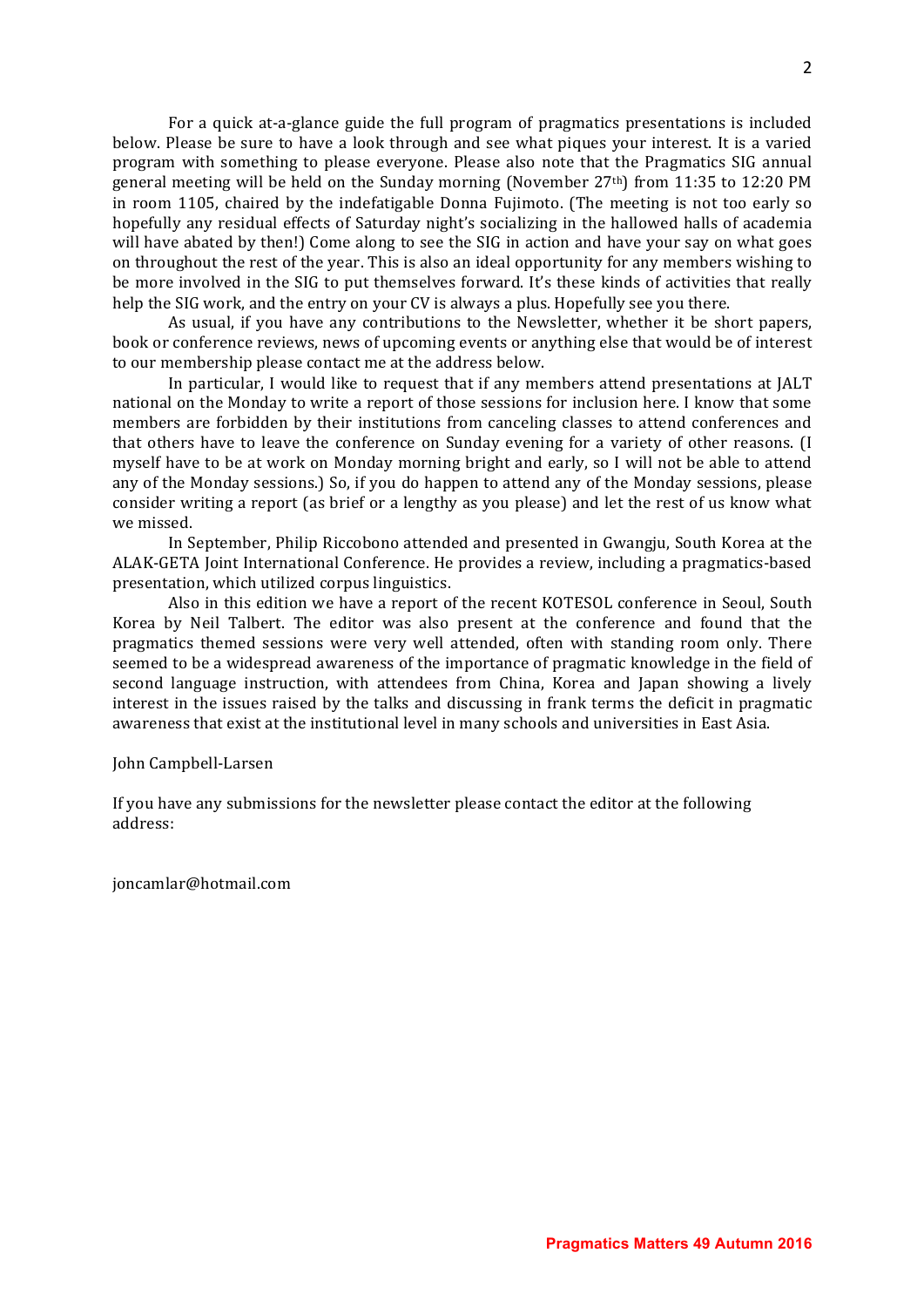# **JALT Pragmatics Presentations at JALT 2016**

| <b>Date</b>                    | <b>Time</b>                 | Room<br>No. | Presenter                                     | <b>Title</b>                                                        | Format                                         |
|--------------------------------|-----------------------------|-------------|-----------------------------------------------|---------------------------------------------------------------------|------------------------------------------------|
| Nov $26$<br>$(Saturday)$  1:05 | 12:40<br>$PM -$<br>PM       | 1209        | Oda-<br>Sheehan,<br>Sanae                     | <b>Preservice Teachers' Beliefs About</b><br><b>Pragmatics</b>      | Research-<br>Oriented<br>Short<br>Presentation |
| Nov 26<br>$(Saturday)$  1:40   | 1:15<br>$PM -$<br>PM        | 1109        | Watanabe,<br>Aya                              | <b>Responding to Learner Initiatives in</b><br><b>EFL Classes</b>   | Research-<br>Oriented<br>Short<br>Presentation |
| Nov 26<br>$(Saturday)$  2:15   | 1:50<br>$PM -$<br>PM        | 1110        | Siegel,<br>Joseph;<br>Firth, Mark<br>J.F.     | <b>Threatening: A New Direction in L2</b><br>Pragmatics             | Research-<br>Oriented<br>Short<br>Presentation |
| Nov 26<br>$(Saturday)$ 5:30    | 4:30<br>$PM -$<br><b>PM</b> | 1103        | Snipp,<br>Kirsten;<br>Sakashita,<br>Madeleine | <b>Oxymoronic? Teaching</b><br><b>Communication With a Textbook</b> | Practice-<br>Oriented<br>Long<br>Workshop      |
| Nov $26$<br>(Saturday) 4:55    | 4:30<br>$PM -$<br>PM        | 1206        | Siegel, Aki                                   | <b>Longitudinal Development in ELF</b><br><b>Interaction</b>        | Research-<br>Oriented<br>Short<br>Presentation |
| Nov 26<br>$(Saturday)$ 5:30    | 5:05<br>$PM -$<br>PM        | 1206        | Nakamura,<br>Ian                              | Learning From How a Radio Host<br><b>Talks With Children</b>        | Research-<br>Oriented<br>Short<br>Presentation |
| Nov 26<br>(Saturday) 6:05      | 5:40<br>$PM -$<br><b>PM</b> | 1103        | $\left $ <b>Ronald</b> , Jim                  | <b>Pragmatics Can Transform the</b><br><b>Language Classroom</b>    | Practice-<br>Oriented<br>Short<br>Workshop     |
| <b>Nov 27</b><br>(Sunday)      | 9:15<br>AM<br>9:40<br>AM    | 1205        | Koseki,<br>Kimiko                             | Korean & Japanese English Cafe<br><b>Conversations</b>              | Research-<br>Oriented<br>Short<br>Presentation |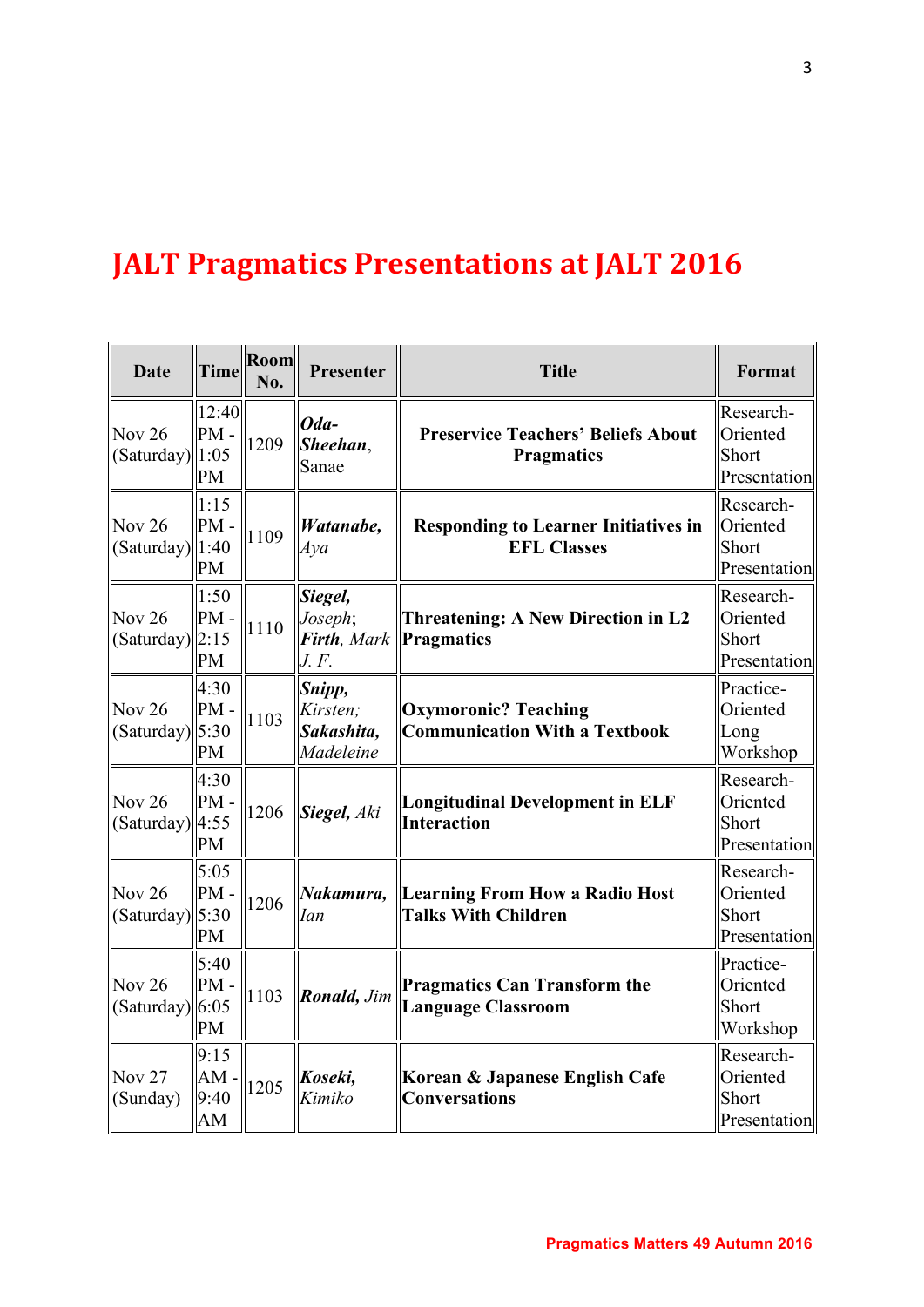| <b>Date</b>               | Time                                 | Room<br>No. | Presenter                                                                | <b>Title</b>                                                       | Format                                         |
|---------------------------|--------------------------------------|-------------|--------------------------------------------------------------------------|--------------------------------------------------------------------|------------------------------------------------|
| <b>Nov 27</b><br>(Sunday) | 9:50<br>$AM \cdot$<br>10:15<br>AM    | 1205        | <b>Butterfield</b> ,<br>Jeffrie                                          | <b>Repair Sequences as Potential Sites of</b><br>Teaching          | Research-<br>Oriented<br>Short<br>Presentation |
|                           | 11:35                                |             |                                                                          |                                                                    |                                                |
| <b>Nov 27</b><br>(Sunday) | $AM$ .<br>12:20<br>PM                | 1105        | Fujimoto,<br>Donna                                                       | <b>Pragmatics SIG Annual General</b><br>Meeting                    | Short<br>Meeting                               |
| <b>Nov 27</b><br>(Sunday) | 12:30<br>$PM -$<br>2:00<br>PM        | 1002        | Fujimura-<br>Wilson,<br>Kayo                                             | <b>A Survey of Japanese Compliments by</b><br>Gender               | Poster<br>Session                              |
| <b>Nov 27</b><br>(Sunday) | 12:30<br>$PM -$<br>2:00<br>PM        | 1002        | Wilson,<br>Timothy                                                       | <b>Apology Strategies Used by Japanese</b><br><b>EFL Learners</b>  | Poster<br>Session                              |
| Nov 27<br>(Sunday)        | 12:30<br>$PM -$<br>12:55<br>PM       | 1005        | Rafieyan,<br>Vahid;<br>Olagboyega,<br>Kolawaziri;<br>Rozycki,<br>William | <b>Pragmatic Ability in an Immersion</b><br><b>English Program</b> | Research-<br>Oriented<br>Short<br>Presentation |
| <b>Nov 27</b><br>(Sunday) | 12:30<br>$PM -$<br>2:00<br><b>PM</b> | 1105        | Asaba,<br>Makiko;<br>Aiba,<br>Yoshiko;<br>Williamson,<br>$_{Jo}$         | <b>Priority on Pragmatics in the Business</b><br><b>Context</b>    | Forum                                          |
| <b>Nov 27</b><br>(Sunday) | 2:50<br>$PM -$<br>3:15<br>PM         | 1206        | Kindt,<br>Duane                                                          | <b>Showing vs. Demonstrating</b><br>Understanding                  | Research-<br>Oriented<br>Short<br>Presentation |
| Nov $27$<br>(Sunday)      | 4:35<br>$PM -$<br>6:05<br>PM         | 1002        | Barrow,<br>Jack                                                          | <b>Variation in Communication: Speech</b><br><b>Act Projects</b>   | Poster<br>Session                              |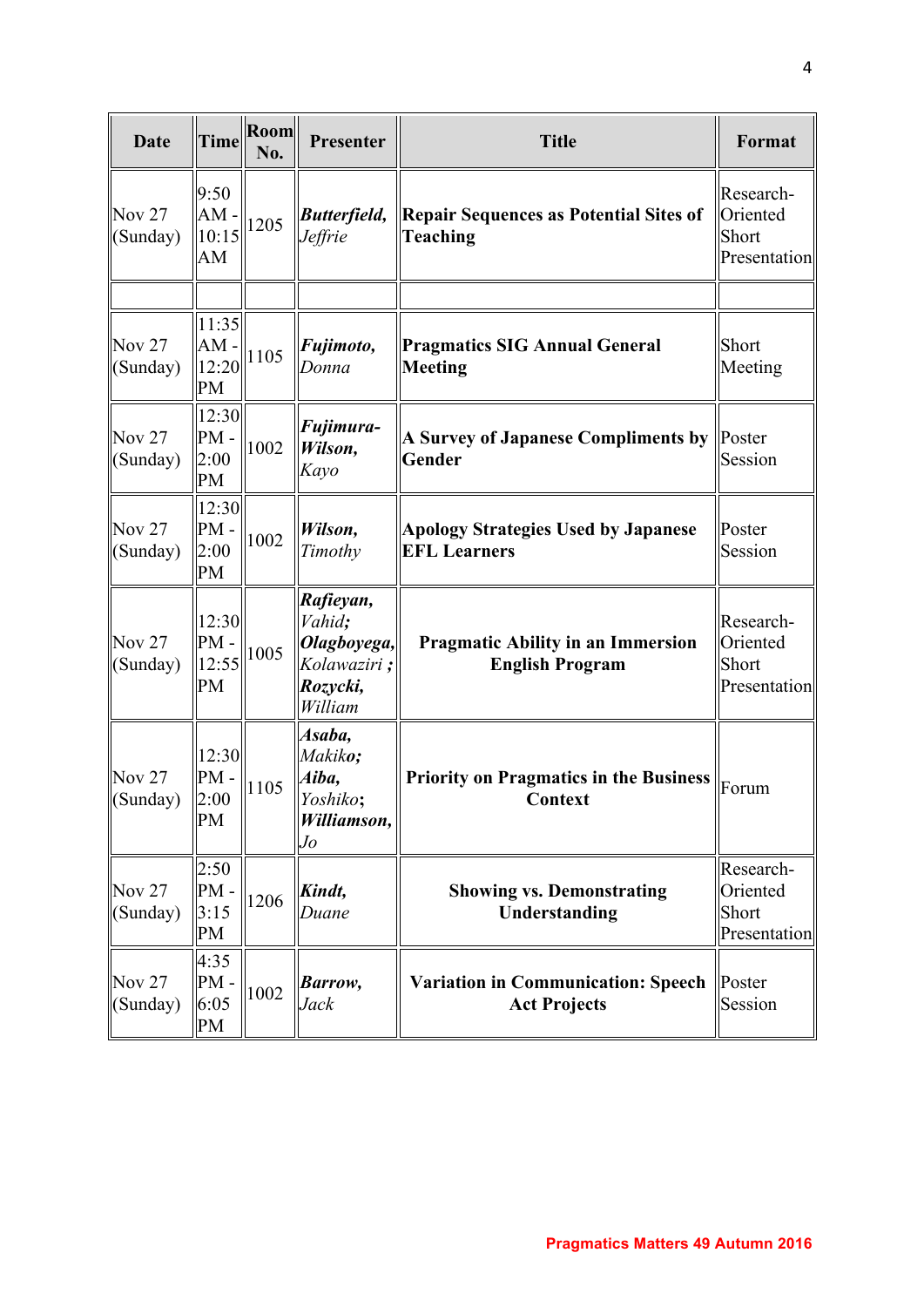| <b>Date</b>                         | <b>Time</b>                  | Room<br>No. | Presenter                                                                         | <b>Title</b>                                                            | Format                                         |
|-------------------------------------|------------------------------|-------------|-----------------------------------------------------------------------------------|-------------------------------------------------------------------------|------------------------------------------------|
| Nov 27<br>(Sunday)                  | 4:35<br>PM-<br>6:05<br>PM    | 1005        | Okada,<br>Yusuke;<br>Ogawa,<br>Yosuke;<br>Greer, Tim;<br><b>Bushnell,</b><br>Cade | <b>Managing Stake and Interest in L2</b><br><b>Interaction</b>          | Forum                                          |
| Nov $27$<br>(Sunday)                | 4:35<br>PM-<br>5:00<br>PM    | 1110        | Trent,<br>Nobuko                                                                  | <b>The Pragmatics of Political Speech:</b><br>Abe vs. Obama             | Research-<br>Oriented<br>Short<br>Presentation |
| Nov 27<br>$\left($ Sunday $\right)$ | 6:20<br>$PM -$<br>6:45<br>PM | 1005        | Greer, Tim                                                                        | <b>Learning to Say Grace</b>                                            | Research-<br>Oriented<br>Short<br>Presentation |
| Nov 27<br>(Sunday)                  | 6:55<br>$PM -$<br>7:20<br>PM | 1206        | Fujimoto,<br>Donna;<br><b>Talandis</b><br>$Jr$ ., Jerry                           | <b>Pragmatics Undercover: A Critical</b><br><b>Eye on Textbooks</b>     | Research-<br>Oriented<br>Short<br>Presentation |
| Nov 28<br>Monday)                   | 9:50<br>AM<br>10:15<br>AM    | 1003        | Chie                                                                              | <i>Kawashima</i> , Teachers' Cognition in Pragmatic Use<br>of Textbooks | Research-<br>Oriented<br>Short<br>Presentation |

# **2016 ALAK-GETA Joint International Conference: The Relationship between Pragmatics and Corpus Linguistics**

#### **Philip S. Riccobono**

Aichi Bunkyo University

From September 9-11, Honam University hosted the 2016 ALAK-GETA International Conference. The organizers did a tremendous job offering cultural events, city tours, school visits, inviting plenary speakers from Europe, Asia and the U.S., and providing abundant traditional Korean meals. For only their  $3<sup>rd</sup>$  conference, they hit it out of the park.

I presented along with Patrick McIver and Park Sang-young- both of Daegu Catholic University. Our study, entitled, *Discussions Across Asia: Exchanges to Resolution* reflects on asynchronous online discussions, focusing on promoting discussions among English learners at universities in Japan and universities in the Republic of Korea. In this study we analyzed asynchronous conversations, using the Model of Critical Thinking and Practical Inquiry as a benchmark guide. The study also measured participant's attitudes toward the study and asynchronous computer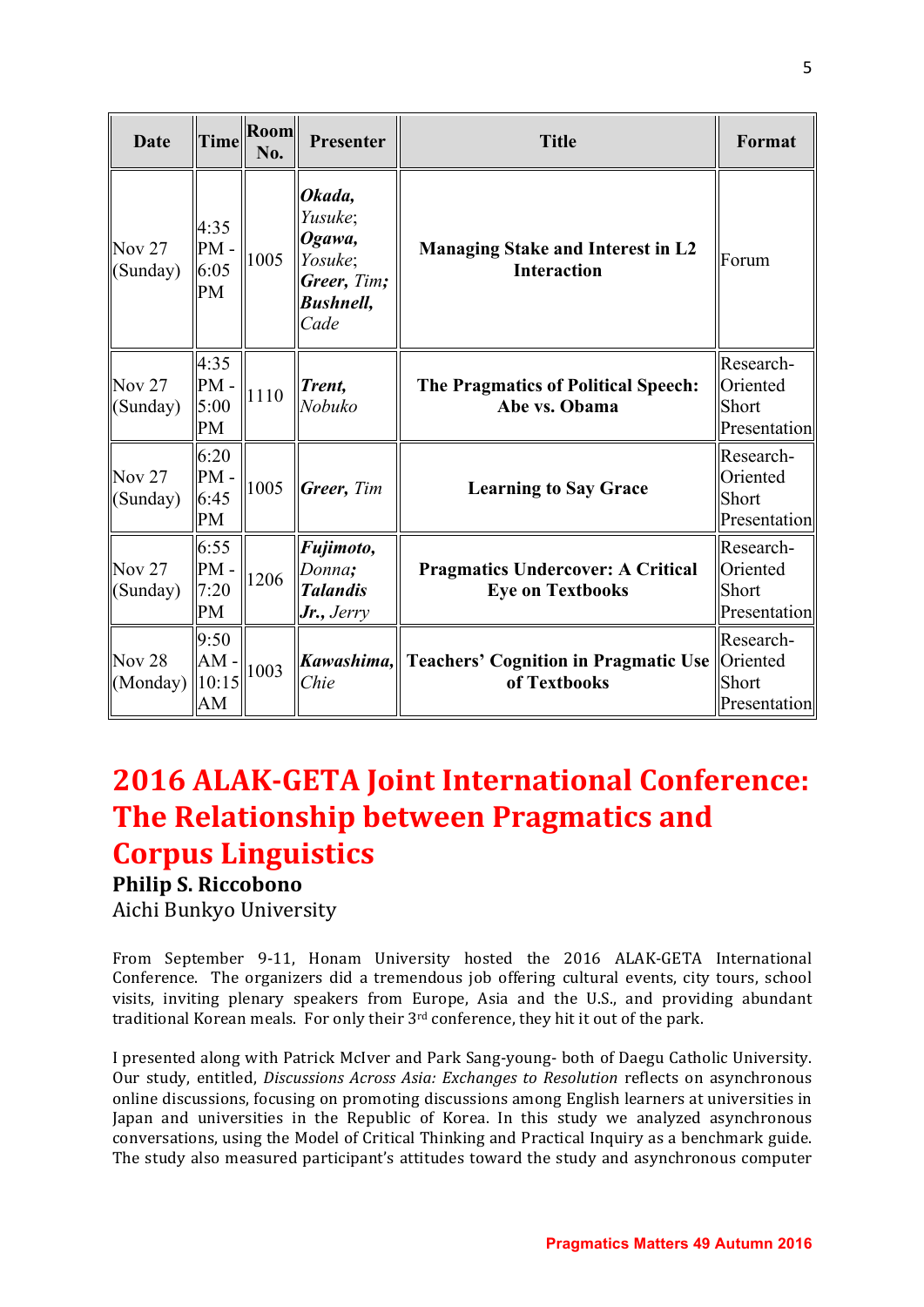mediated communication; this led to some fruitful implications related to pragmatic dichotomies. We will also present this as a poster session at JALT International.

Romero-Trillo (2008) asserts pragmatics and corpus linguistics as an entente, which allows researchers to work with real data to interpret the patterns of language use. I attended such a presentation where I found a relationship between pragmatics and corpus linguistics  $(CL)$ . Seonmin Park, Korea Advanced Institute of Science and Technology, presented on a study entitled, *A Corpus Analysis of Sentence Structures in "Descendants of the Sun".* 

In this study, Park utilized a corpus including drama dialogue from the popular Korean Drama, "Descendants of the Sun" to analyze the deconstruction of syntax in this particular discourse. Park noted linguistic changes evident in the corpus. Specifically, the results of her study show that various types of English sentence structure such as subject + verb + object occurred in this Korean drama; Korean, like Japanese, follows a subject + object + verb sentence structure.

Park found that the deconstruction of sentence structures in Korean represents a new linguistic phenomenon (rarely found in the  $90s$ ). The study established that the change of linguistic patterns implies the influence of English on Korean.

The study left me with some questions (that due to time constraints were left unanswered by the presenter). Do we need to explore how such an evident deconstruction of language patterns reached the point of broadcasting to the masses? Do the producers of "Descendants of the Sun" have a specific meaning behind deliberately changing centuries old sentence patterns? Will this trend continue, changing Korean sentence structure? Have we seen this in Japanese languageon television, movies and everyday discourse? Has anyone seen similar cases? Please let me know your thoughts by social media: Twitter: @Pragsig or our website: Pragsig.org or good oldfashioned email.

#### REFERENCES

Romero-Trillo, J. (Ed.). (2008). *Pragmatics and corpus linguistics: A mutualistic entente* (Vol. 2). Walter de Gruyter.

### **KOTESOL 2016: Notes on a Few Pragmatics Presentations**

#### **Neil Talbert**

Catholic University of Daegu

I attended the KOTESOL 2016 International Conference at Sookmyung Women's University in Seoul, South Korea. Although I was not able to attend every presentation related to pragmatics, I have written synopses on a few of these talks.

#### **English Terms of Address and Pragmatic Failure** *Elena Shmidt*

PULSE Adult Language Institute, Anyang, South Korea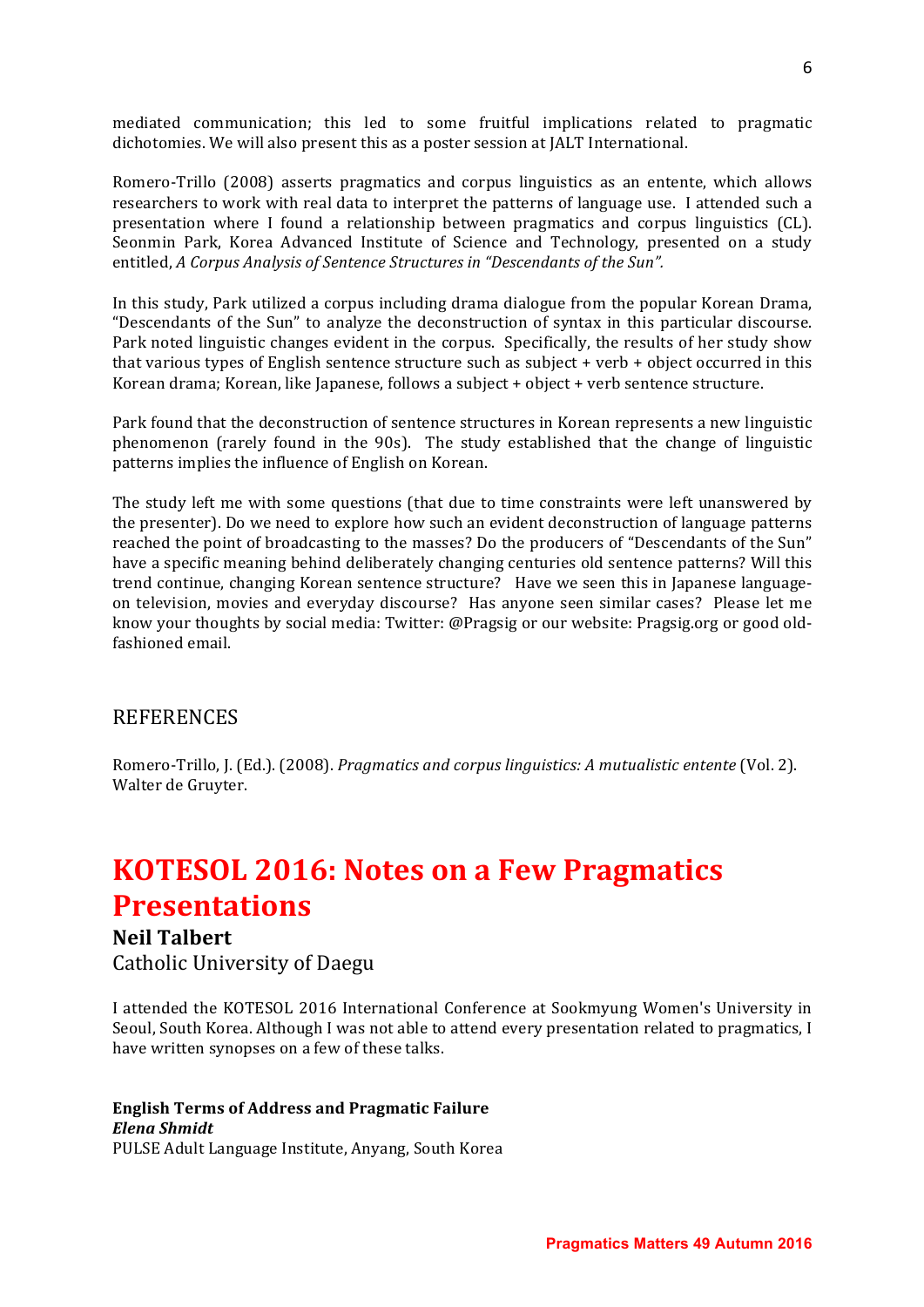This presenter gave a talk about a study she conducted on the issues non-native English speakers have with forms of address, such as using titles, given names, family names, etc., in formal contexts.

After giving a brief overview of pragmatic competence, politeness theory, and intercultural communication, she explained her study.

The presenter investigated the forms of address that Koreans use in formal contexts. She analyzed two kinds of data for 42 employees of a large semi-conductor company: recollected self-reports and self-reports of the forms participants found in the emails they had sent.

She found that the forms of address were as follows, in order of most preferred to least preferred: 1) family name only 2) Konglish title  $+$  family name (e.g., "Manager Smith"), 3) academic title + family name, 4) given name + family name, 5) family name + given name, 6) given name only.

Considering the possible causes of this pragmatic failure, she noted that cognitive dissonance--L1 pragmalinguistic norms--may interfere with the proper form of address. She also mentioned pedagogic factors: Korean school children use Konglish forms of address with their English teachers (e.g., "John Teacher"), a habit which they may carry into their adult lives. She also noted the lack of pragmatics teaching as an issue.

#### **Pragmatic Activities for the Speaking Classroom** *Joseph Siegel*

Meiji Gakuin University

The speaker introduced the topic by explaining what pragmatics means, then pointing out the low priority pragmatics instruction receives in Japan and the need for more emphasis on it, particularly for those language learners who plan to study abroad.

He explained the stages that speech act sets comprise, e.g., for apologizing: taking responsibility, offering repair, etc. He then went on to explain how he used these stages of speech act sets to conduct a small study to identify the particular needs of his students. The steps through which he carried out the study were as follows:

1) Prompt: Explain a hypothetical situation that prompts a certain type of speech act from the student.

2) Speak: Allow student to respond.

3) Transcribe: Have the student or teacher transcribe the talk.

4) Analyze: Have the student label the stages in their transcribed response, allowing them to notice the missing stages.

The speaker followed this with a few practical tips for teaching pragmatics. He said that in a textbook roleplay activity, the teacher can modify the contexts of an interaction to point out how different responses are appropriate in different situations, for example, by changing the type of relationship between the interlocutors.

Another teaching idea he mentioned was playing a clip from a movie or TV show, then allowing students to attempt to write a pragmatically appropriate response. He also suggesting pointing out an assortment of linguistic tools, such as intensifiers, pre-apology signals, and hedges.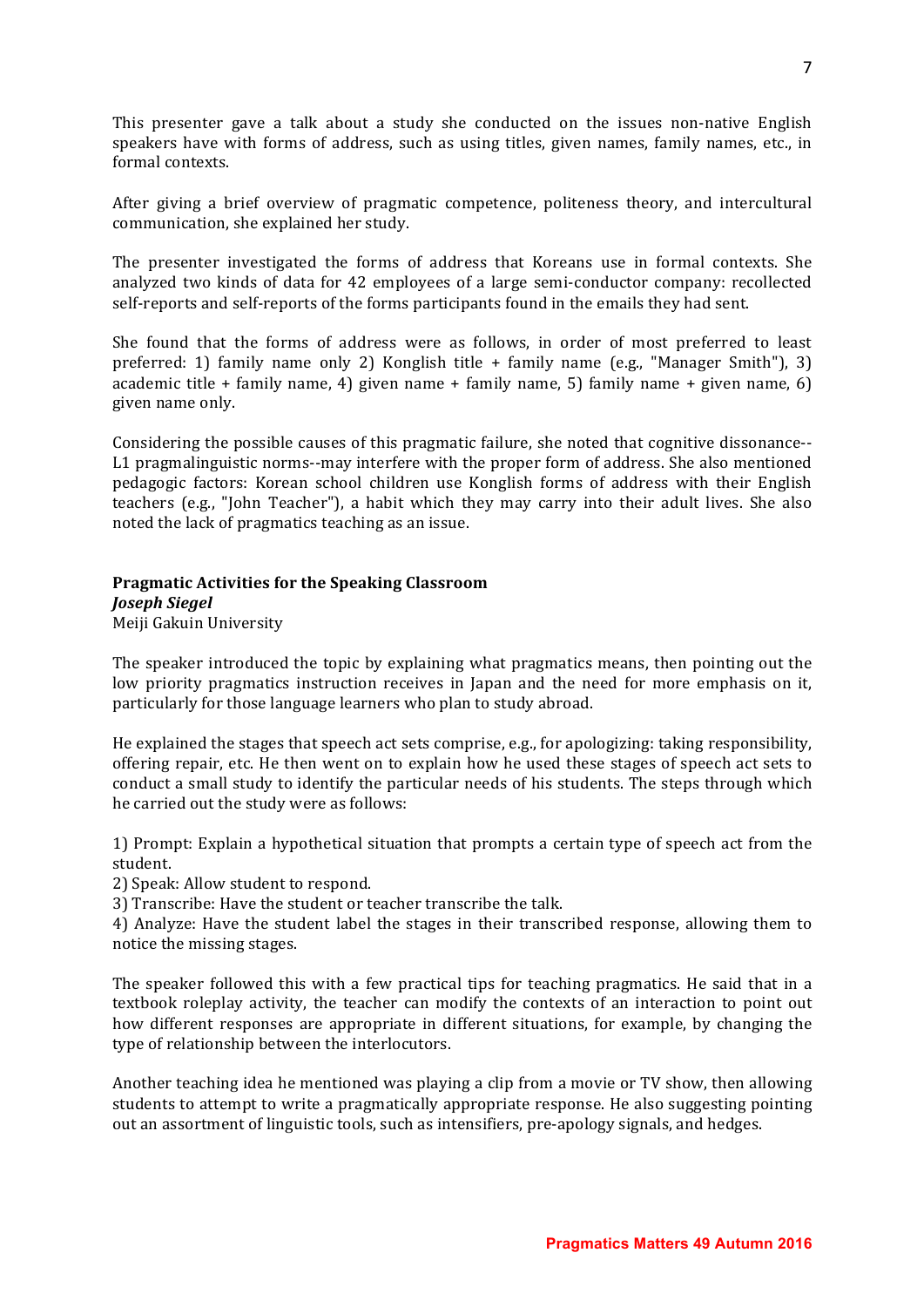All through the talk, the speaker allowed attendees time to try the activities themselves and discuss in groups how they would implement them, which, in my case at least, made his points more memorable.

A published version of the speaker's talk can be found in the English Teaching Forum,  $54(1)$ ,  $12$ -19, available at the following link: https://americanenglish.state.gov/files/ae/resource\_files/etf\_54\_1\_pg12-19.pdf

#### **Teaching Language and Culture for the 21st Century** *Lynda Yates*

Macquarie University, Australia

This talk described an interesting cross-cultural communication study funded by the Australian government.

After defining some terms such as sociopragmatics and pragmalinguistics, she mentioned that not only are pragmatic mistakes often misconstrued as rudeness, but also that the more proficient one is in a language, the more dangerous a pragmatic mistake could be, in that the intent of a speaker who is proficient in other ways but weak pragmatically would be more likely to be misunderstood.

Yet as she reminded the listeners, despite the importance of teaching pragmatics, it is often avoided. Considering possible reasons, she mentioned a lack of training and materials for teachers, a fear of stereotyping other cultures, and the issue of the ownership of English as an international language.

The study itself was conducted by interviewing 152 foreigners of various nationalities living in Australia. Many sociopragmatic issues were recounted by the participants. For example, a Vietnamese participant mentioned that Australians use compliments in surprising situations, indicating a greater variety of function for that speech act. The so-called fiction of egalitarianism also arose as a theme in the interviews, with participants pointing out the informality of Australians in a wider range of situations, as well as the greater prevalence of outgoing behavior to strangers. Specifically, Korean participants mentioned that Australians made small talk more and seemed more 'friendly,' though some found the friendliness inauthentic.

The speaker wrapped up her talk by suggesting that we help students identify, reflect on, and analyze such differences, with the aim of helping students to detect pragmatic issues.

More information about the speaker's work can be found at the following link: http://www.mq.edu.au/about\_us/faculties\_and\_departments/faculty\_of\_human\_sciences/lingui stics/linguistics\_staff/professor\_lynda\_yates/

### News of upcoming events

The Temple University distinguished lecturer series is one of the regular fixtures of the academic year in Japan and this autumn will see a presentation by Dr. Cartsen Roever of the University of Melbourne titled Second Language Pragmatics: Learning, Teaching and Testing. As is usual with TUJ distinguished lecture series, the The first three hours of each seminar (Saturday session from  $14:00$  to  $17:00$ ) are free and open to the general public. The sessions will be held at Tokyo's TUJ campus Azabu hall on  $5<sup>th</sup>$  of Neovember, starting at 2 PM and at the TUJ Osaka center on November  $12<sup>th</sup>$ , also starting at 2 PM. Details of location and the sign up process can be found here: http://www.tuj.ac.jp/tesol/seminars/